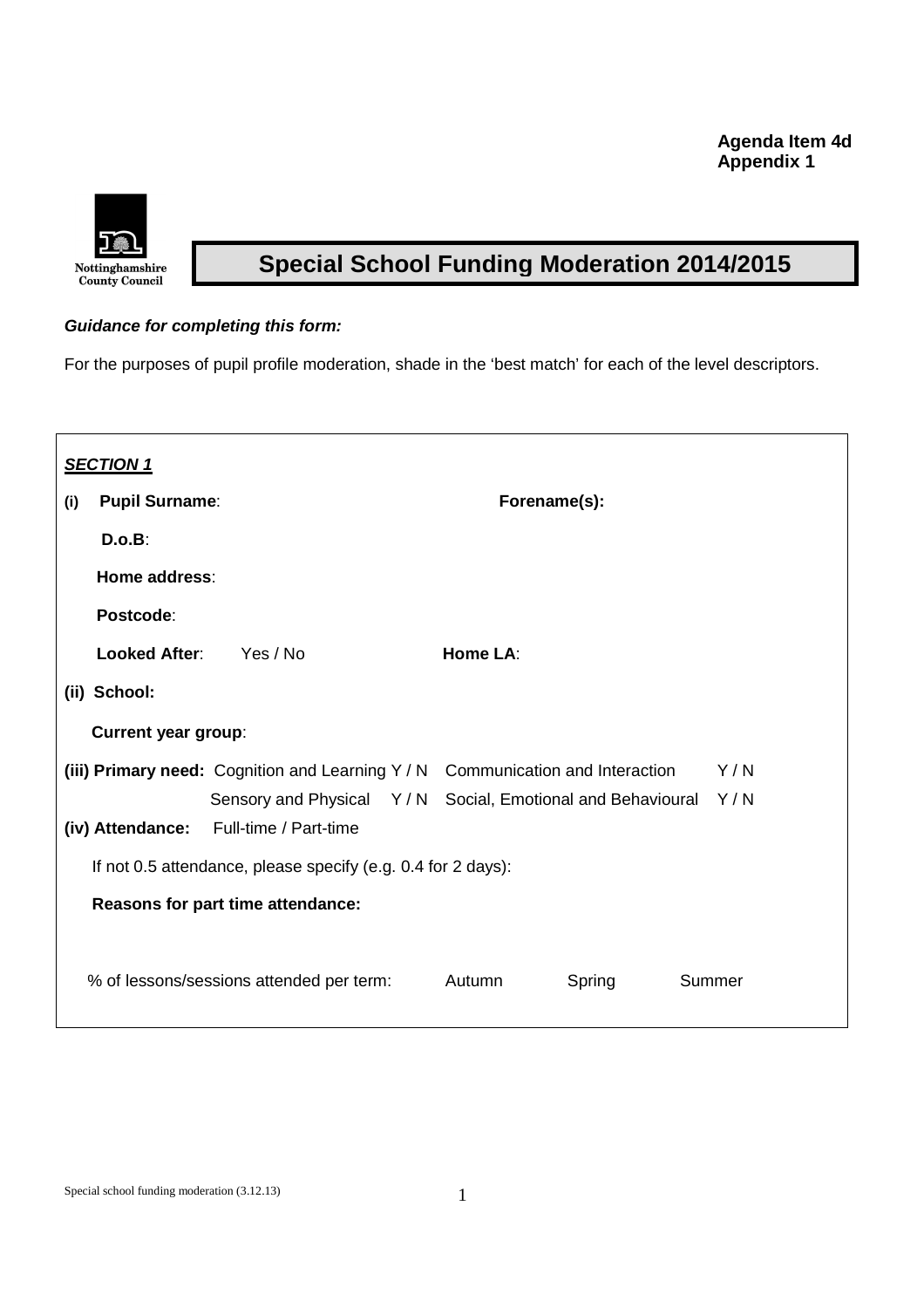| <b>SECTION 2</b>                                                                                                                                                           |     |                 |             |         |     |  |  |
|----------------------------------------------------------------------------------------------------------------------------------------------------------------------------|-----|-----------------|-------------|---------|-----|--|--|
| Current level of Special School High Needs if already moderated:                                                                                                           |     |                 | HN1 HN2 HN3 | HN4 HN5 |     |  |  |
| <b>Requested level of Special School High Needs:</b>                                                                                                                       | HN1 | HN <sub>2</sub> | HN3         | HN4     | HN5 |  |  |
| Comment on any particular staffing or curriculum implications of this pupil's pattern of needs, and if a change in the<br>level of HN top-up funding is being sought, why: |     |                 |             |         |     |  |  |

Form Completed by: **Designation:** 

#### **SECTION 3**

Record here the current level of provision the pupil is receiving, including typical class size, teacher:pupil ratio, curriculum, any special resources, etc.

Record here any plans for developing or amending the current level of provision, and why this is necessary, e.g to reduce dependency.

Record here any additional agreed sources of funding relating to this pupil, e.g. Health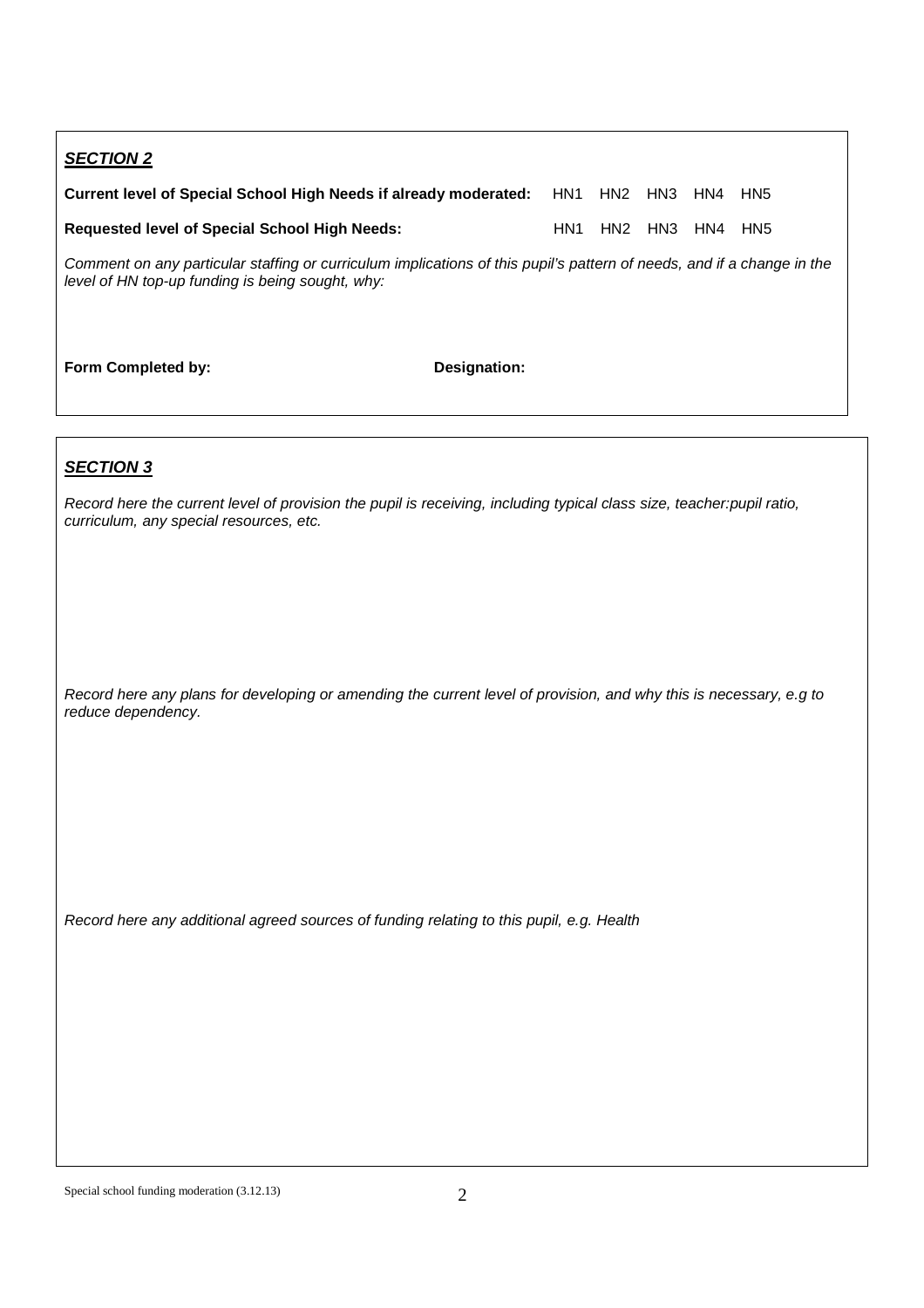## **SECTION 4 – PUPIL PROGRESS**

#### **Progress:**

| National Curriculum &<br>P levels | Date | Date | Date | Date | Date |
|-----------------------------------|------|------|------|------|------|
|                                   |      |      |      |      |      |
|                                   |      |      |      |      |      |
|                                   |      |      |      |      |      |
|                                   |      |      |      |      |      |
|                                   |      |      |      |      |      |
|                                   |      |      |      |      |      |
|                                   |      |      |      |      |      |
|                                   |      |      |      |      |      |
|                                   |      |      |      |      |      |

Additional relevant information, e.g. CASPA profile:

# **CHECKLIST OF EVIDENCE**

- $\blacktriangleright$  Please tick boxes, as appropriate, to show the evidence used in the completion of this submission. Only attach copies of papers where shown.  $\Box$ 
	- Statement and the most recent Annual Review
	- $\Gamma$  Recent & relevant medical reports
		- Behaviour plan, summary of incidents, and where appropriate incident reports
		- Health care, and moving and handling plans
		- Personal Education Plan if the pupil is Looked After

 $\Box$ 

 $\Box$ 

 $\Box$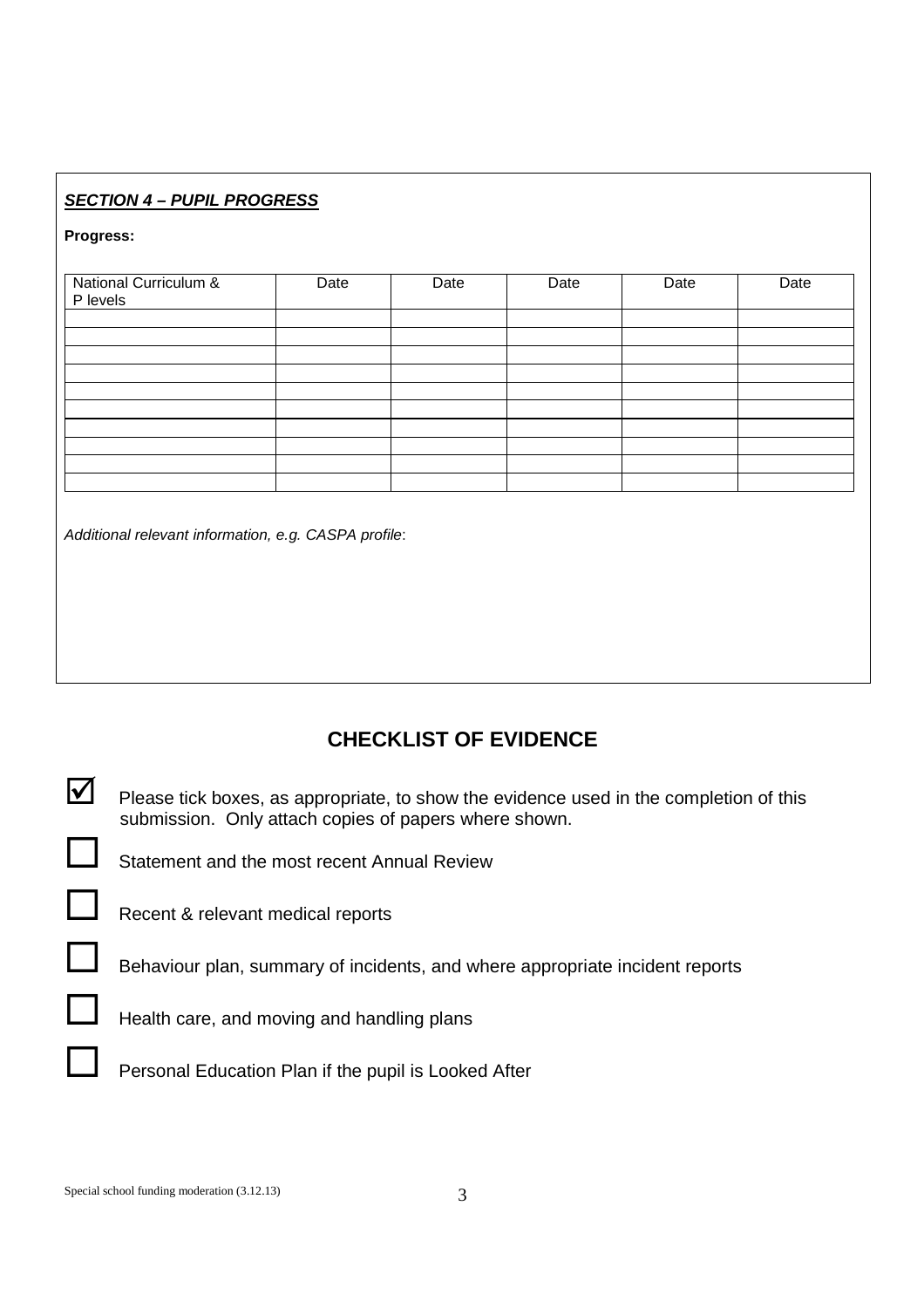| Weighting                          | HN <sub>1</sub><br>1.0                                                        | HN <sub>2</sub><br>1.4                                                                                                                                                                                                                                                                                                                        | HN3<br>$1.7$                                                                                                                                                                                                                                                                                                | HN4<br>2.0                                                                                                                                                                                                                                                                                                                                                                                                                             | HN <sub>5</sub><br>4.0                                                                                                                                                                                                                                                                                                                                   |
|------------------------------------|-------------------------------------------------------------------------------|-----------------------------------------------------------------------------------------------------------------------------------------------------------------------------------------------------------------------------------------------------------------------------------------------------------------------------------------------|-------------------------------------------------------------------------------------------------------------------------------------------------------------------------------------------------------------------------------------------------------------------------------------------------------------|----------------------------------------------------------------------------------------------------------------------------------------------------------------------------------------------------------------------------------------------------------------------------------------------------------------------------------------------------------------------------------------------------------------------------------------|----------------------------------------------------------------------------------------------------------------------------------------------------------------------------------------------------------------------------------------------------------------------------------------------------------------------------------------------------------|
| <b>Cognition &amp;</b><br>Learning | Progress is either equal to<br>or slower than the majority<br>of their peers. | Attainment is likely to be<br>P5-P8 by the end of KS2,<br>and NC level 2 at KS4.                                                                                                                                                                                                                                                              | Progress is minimal, even<br>with high levels of<br>intervention. Attainment<br>not reaching P8 by the end<br>of KS4                                                                                                                                                                                        | Curriculum would be<br>experiential and sensory.<br>Focus is on engagement<br>P1-3 Vertical progress is<br>static or regressive, even<br>with high levels of<br>intervention. Learning is<br>lateral (breadth of sensory<br>and experiential<br>curriculum). Attaining 'P1-<br>P3' in all areas at all stages.                                                                                                                         |                                                                                                                                                                                                                                                                                                                                                          |
| <b>Behaviour</b>                   | If behaviours occur, they<br>do so occasionally and<br>inconsistently.        | Behaviour which includes<br>a) physical aggression<br>against staff or pupils<br>(occurs several times a<br>term),<br>b) disruption to learning<br>without threat of physical<br>aggression which occurs<br>regularly, or<br>c) non-aggressive<br>behaviour which creates<br>significant safety issues for<br>other more vulnerable<br>pupils | Persistent behaviour<br>inhibits most participation,<br>understanding and<br>contribution to activities<br>and learning in the<br>classroom. Behaviours<br>include a threat of, or<br>actual physical aggression<br>against staff or pupils<br>which occurs several times<br>a week throughout the<br>year. | Behaviour inhibits any<br>participation, understanding<br>and contribution to activities<br>in the classroom. All<br>teaching takes place in an<br>adapted environment,<br>sometimes requiring more<br>than one member of staff.<br>Without this level of<br>intervention, behaviours<br>include a threat of, or actual<br>physical aggression against<br>staff or pupils which occurs<br>several times a week<br>throughout the year. | Behaviour requires the<br>delivery of an individualised<br>curriculum off-site, often<br>requiring more than one<br>member of staff to ensure<br>safety. Without this level of<br>intervention, behaviours<br>include a threat of serious<br>physical aggression against<br>staff or pupils which occurs<br>several times a week<br>throughout the year. |
| Health &<br><b>Medical</b>         |                                                                               |                                                                                                                                                                                                                                                                                                                                               | Requires trained medical<br>procedures to be<br>undertaken on a regular<br>basis (not already funded<br>through Continuing Care).                                                                                                                                                                           |                                                                                                                                                                                                                                                                                                                                                                                                                                        | Requires consistent,<br>ongoing adult intervention<br>to sustain life.                                                                                                                                                                                                                                                                                   |